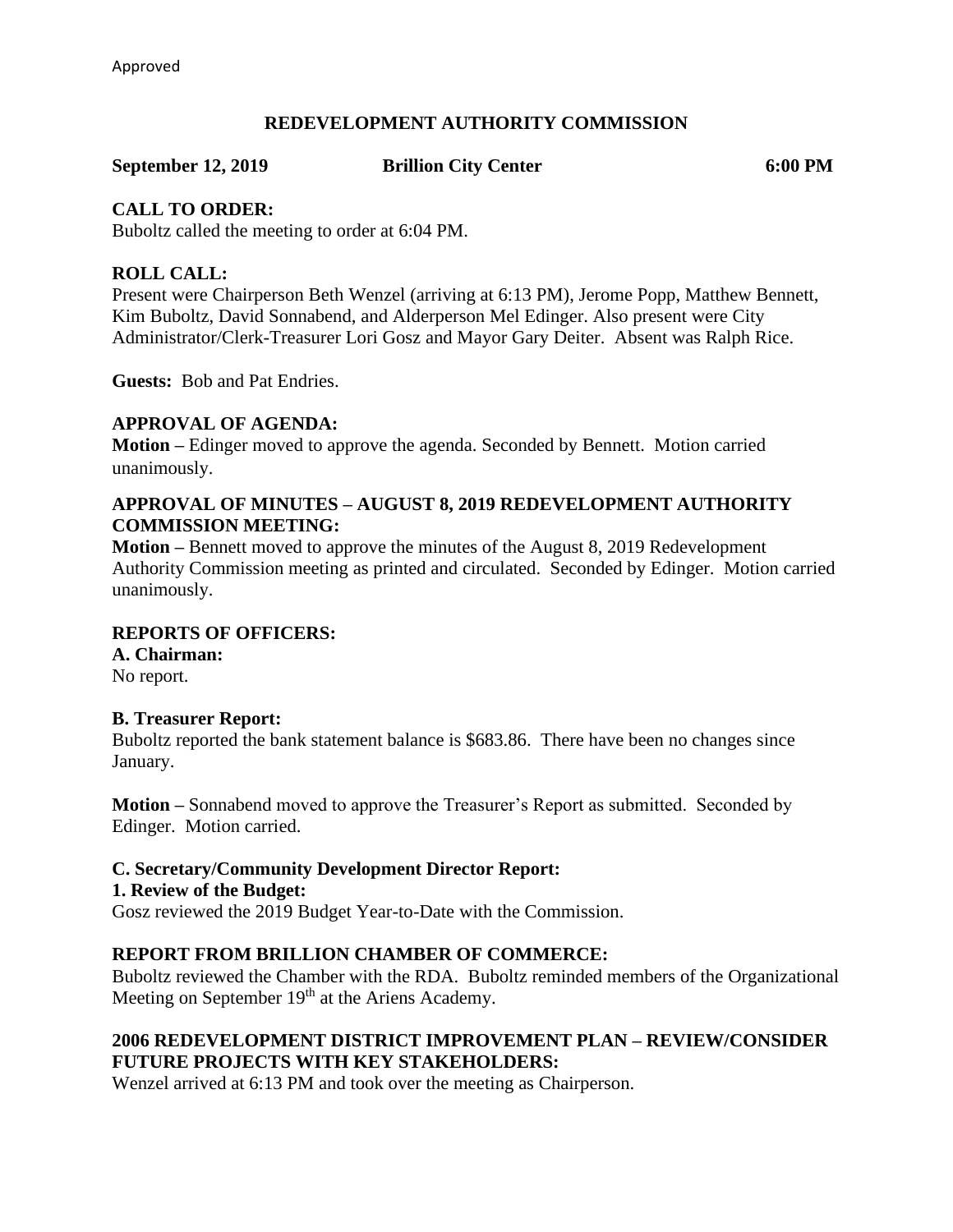Bennett explained the RDA is revising their 2006 Redevelopment District Improvement Plan and invited Bob and Pat Endries to the meeting as stakeholders of the City on their future goals for the City. Wenzel explained the roles of the RDA are to use the Improvement Plan as guidelines for redevelopment.

Bob Endries stated we need a strong downtown. The more activities in the downtown the better it will be to attract people to Brillion. Bob Endries explained his ideas for future expansions to the downtown project.

Bob Endries suggested working with the RDA to develop a long term plan to address buildings that need to be moved, a long term vision of the Main Street. Bob Endries suggested inviting people who want to be a part of the City to get involved. He suggested taking a piece at a time. Need to have an investor that is willing to help and take the next step. Bob Endries stated he has a lot of businesses he feels could be located in Brillion.

Bob Endries stated there is a need for affordable housing. He suggested there are potential investors that may be willing to help out. Edinger suggested a family restaurant.

Bob Endries expressed concerns of the business owners. If they can't get the employees to come to Brillion their businesses won't expand here. Need to attract people to Brillion.

Bob Endries asked what Brillion is doing to sell itself. Wenzel stated not much has been done since the last logo of "Small City Big Heart" was developed. Budgets seemed to stall any progress. There is a change in City Council which may change things. Sonnabend suggested making calls to potential investors or entrepreneurs. Bob Endries suggested creating a Task Force of Business Leaders and Investors to discuss a Plan for the Downtown.

Bob Endries suggested Police, Fire, and the Building Inspector to look at buildings that need to be taken care of.

Bob Endries stated he and Pat can help.

Wenzel suggested starting with a simple plan. The RDA will invite Dan Ariens or Mark Olson of Brillion Works, LLC to the October 10<sup>th</sup> RDA Meeting.

#### **2020 RDA BUDGET:**

Gosz suggested asking the City Council for \$10,000. She explained the City Auditors have recommended recording all of the RDA activities in a Special Revenue Fund to be selfsustaining.

Discussion followed.

Wenzel suggested thinking of marketing ideas; i.e. "Brillion – The New Place To Be" was a marketing logo/branding term suggested.

The RDA 2020 Budget will be finalized at the October  $10<sup>th</sup>$  meeting.